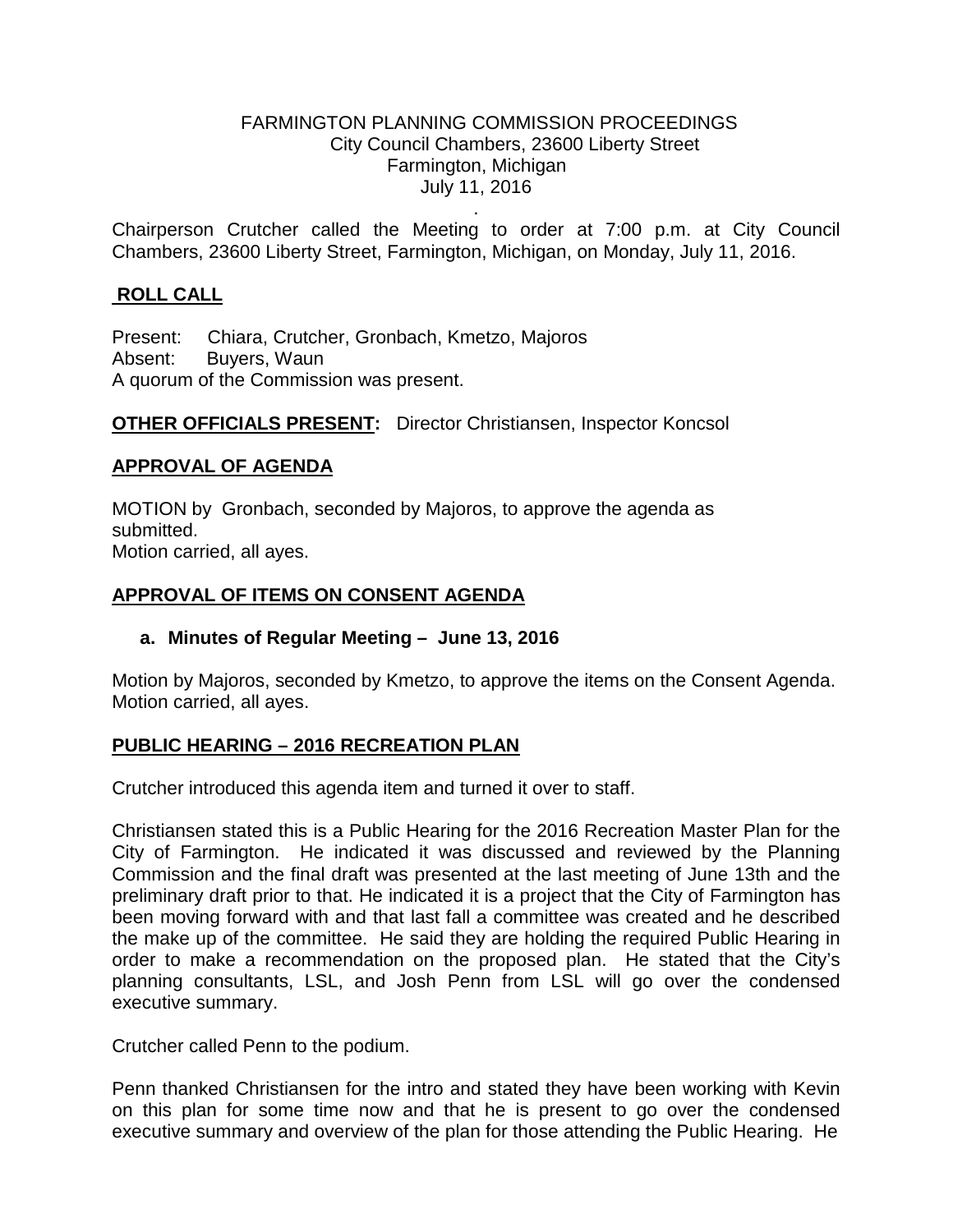welcomed questions during his presentation from attendees.

He described the Executive Summary as pages that were taken out of the Recreation Master Plan, three main parts consisting of the overview, the inventory and the analysis section and the action plan which is the driver of the document.

He quoted the verbiage from the document, stating its purpose being a guide for development ideas for the future. He stated there were a lot of people involved in making this document, the committee, the community, commissioners and Director Christiansen, all providing feedback that has been directly incorporated into the Master Plan and will represent the priorities for the City of Farmington.

He stated the City of Farmington is uniquely situated as it is amidst a number of regional parks, five county parks and three state parks within ten miles of City Hall. He said this regional connectiveness is outstanding for a community of this size and is an important theme for the document.

He stated there is a map at the bottom of the page that shows all of the parks within the City and what it doesn't show is facilities nearby, i.e. Farmington Hills per the Intergovernmental Agreement that exists between the two communities.

He went on to discuss Shiawassee Park and its significance to the community. He indicated the Downtown Area Plan played a big part in the recommendations they are making for this park in the future. What they wanted to add to that in the analysis that new playground equipment was a priority, upgrades to the ball field, all which are listed on Page 9. He stated the City itself does not own Shiawassee Park, but leases it from Farmington Public Schools and they suggest acquiring the property themselves.

The next park discussed was Drake Park, and one of the things heard that was needed was upgrades to baseball fields, with the park holding a lot of potential. He stated they discussed a concept design of an upgrade to the ball fields.

He went on to Womens Park and thanked the committee for their report, expressing its thoroughness. He highlighted a few recommendations, a low maintenance landscape plan, orientation of park benches, improving lighting, and a recommendation of considering to upgrade park signage indicating its historic significance.

He said for Memorial Park they addressed how can they draw more attention to that park and encourage more usage, indicating a crosswalk to facilitate greater usage and to connect to the 911 Memorial and how to incorporate commemorative plaques more representative of the range of military service that residents have participated in in more recent years.

Downtown Riley Park is the center of the downtown and is included in many of the plans for the downtown area. Plans are to continue upkeep and regular maintenance.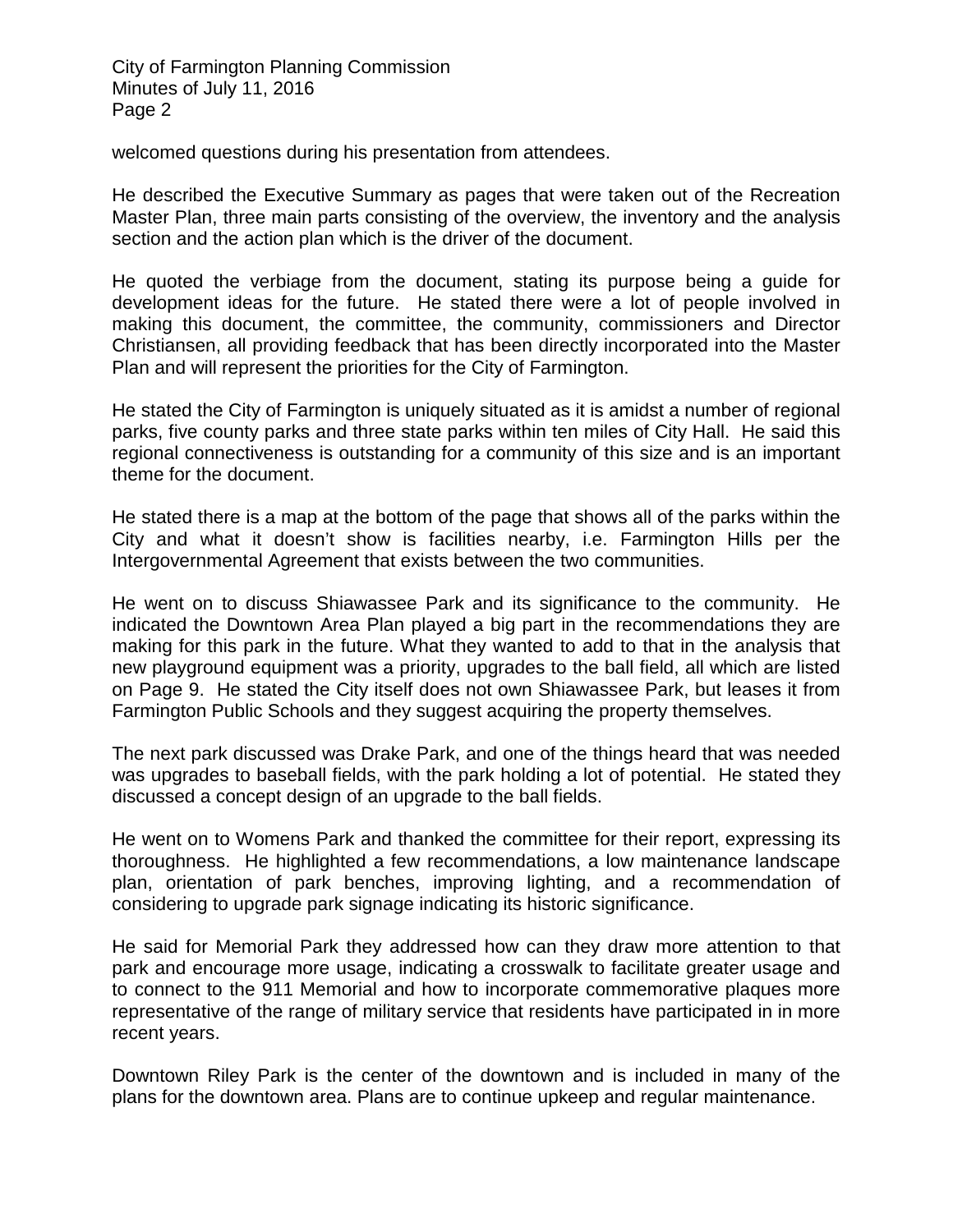Flanders Park is the newest park, not yet done, which was part of Riverwalk and donated back to City. Old playground equipment from the school will be brought back and a walking trail and fitness path will be included.

He then went on to the next section, Parkland and Service Area Analysis and the various tables contained therein. Table 4-2 showed Farmington scoring well, with two areas of slight deficit in acreage being a slight deficiency in mini parks and community parks.

He pointed out on table 4-3, facility analysis, an area of deficiency being an 18-hole golf course which isn't really relevant because of the shared services with Farmington Hills and stated the City is well taken care of in terms of recreational facilities.

He then moved on to Section 5.3, Specific Recommendations and detailed plans for the Upper Rouge River & Grand River Corridor Plan, a non-motorized trail network called Riverwalk which originated with the Grand River Corridor Vision Plan and indicated the project will be implemented in phases as additional resources are attained. He stated system-wide recommendations would include upgrades and improvements to current parks and recreation facilities and services, design improvements to include updates to current park signage to identify as being part of Farmington's park system with uniform design themes in the lighting, benches, waste receptacles, bike racks and other amenities that represent Farmington parks.

The next chart, Timeline & Projects, was reviewed and he indicated all of the priorities set for these parks will be determined by estimating costs, funding sources, timing and other opportunities for partnerships with other organizations.

Christiansen turned the item back to the Chair.

Chairperson Crutcher inquired if anyone wanted to entertain a motion to open the Public Hearing.

MOTION by Gronbach, supported by Kmetzo, to open the Public Hearing. Motion carried, all yes.

(Public Hearing opened at 8:37 p.m.)

#### PUBLIC HEARING

Kathy Fruechtenicht, 32306 Valley View Circle, stated she just moved to Farmington and really likes it and is curious about the Riverwalk, she had never heard of it before and would like to know more about it.

Christiansen welcomed her to Farmington and thanked her for coming to the Public Hearing. He stated the Rouge River Nature Trail is a project that came about during the Grand River Corridor Authority Vision Plan where a lot of dialogue was generated about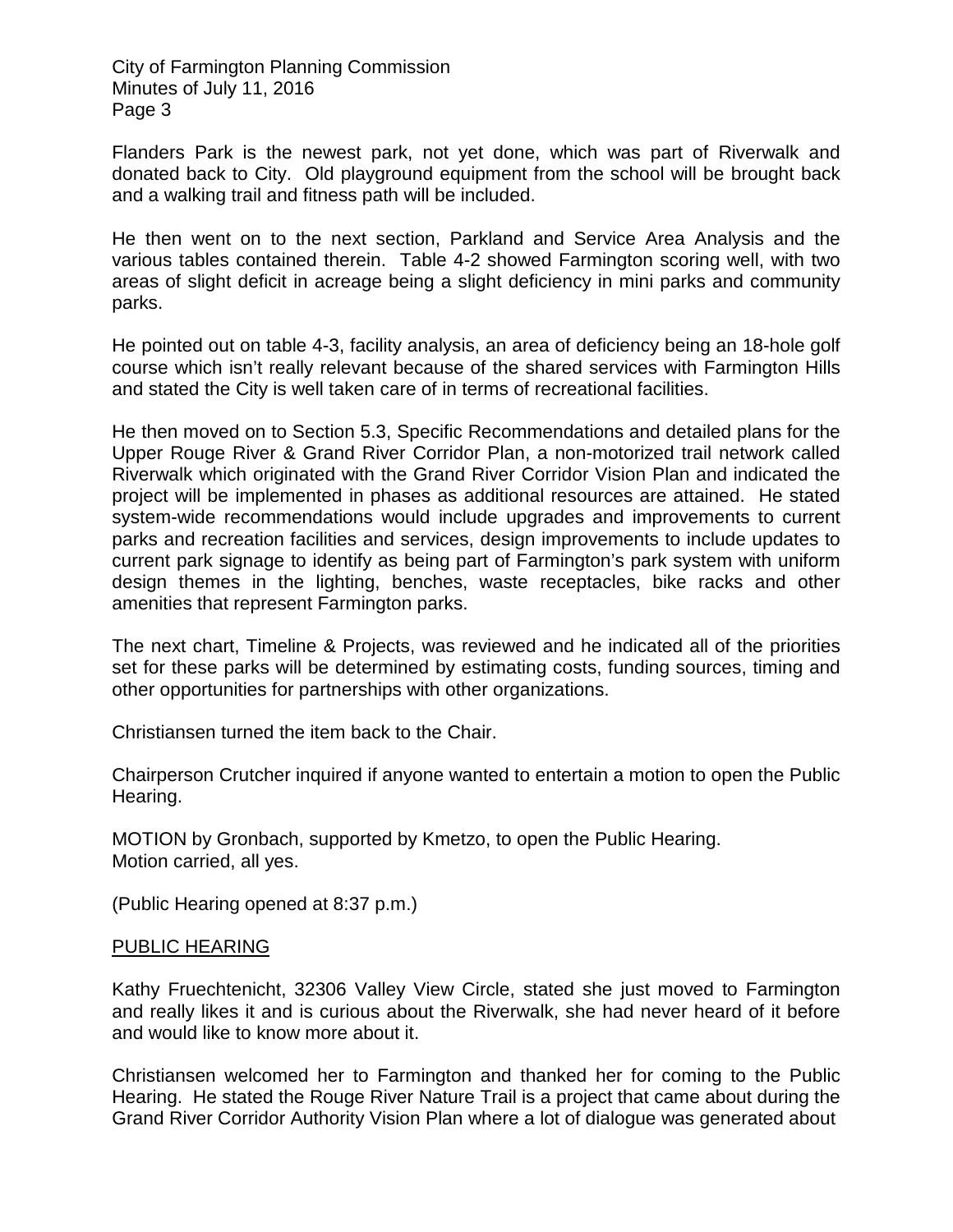natural features, specifically to the Rouge River, and how to link it to Grand River and the community. He stated a student group from U of M worked for the past year with the Authority and have just completed their report and it is available to review online.

MOTION by Chiara, supported by Majoros, to close the Public Hearing. Motion carried, all ayes.

(Public Hearing closed at 8:45 p.m.)

The floor was opened up for questions from the Commissioners.

Kmetzo questioned if the numbers on Page 5 for the estimated cost for Shiawassee Park included the acquisition of it.

Christiansen responded that is a separate issue and stated that the City has worked together with Farmington Public Schools on other projects and that currently the City maintains Shiawassee Park but doesn't own it, it is leased from them for a small monetary amount.

Chiara inquired about grant money being available for the switchback.

Christiansen stated there had been discussion about low grade switchbacks providing better access than the current bridge and stairs and that access is part of the downtown area plan. He indicated the first step will be with the redevelopment of the Maxfield Training Center and providing access down into the park but the City will have to seek financing as the timing of that grant has expired.

MOTION by Gronbach, supported by Chiara, to move to approve and accept the 2016 Recreation Master Plan Update as presented and forward it to City Council for their review and consideration.

Motion carried, all ayes.

Christiansen stated it is a very comprehensive plan and thanked Josh Penn and Michelle Foster from LSL for their hard work on the project.

### **FINAL SITE PLAN REVIEW, PLANNED UNIT DEVELOPMENT – SUBURBAN COLLECTION 37175 GRAND RIVER**

Crutcher introduced this agenda item and turned it over to staff

Christiansen stated this is a final site plan review for the PUD proposed by Suburban Collection located at 37175 Grand River for the construction of a one-story vehicle prep building. He gave the history of the project and indicated that Suburban Collection has submitted a final site plan for construction of the building at the now Freedom Plaza site. He described the evolution of the four parcels of the PUD in detail.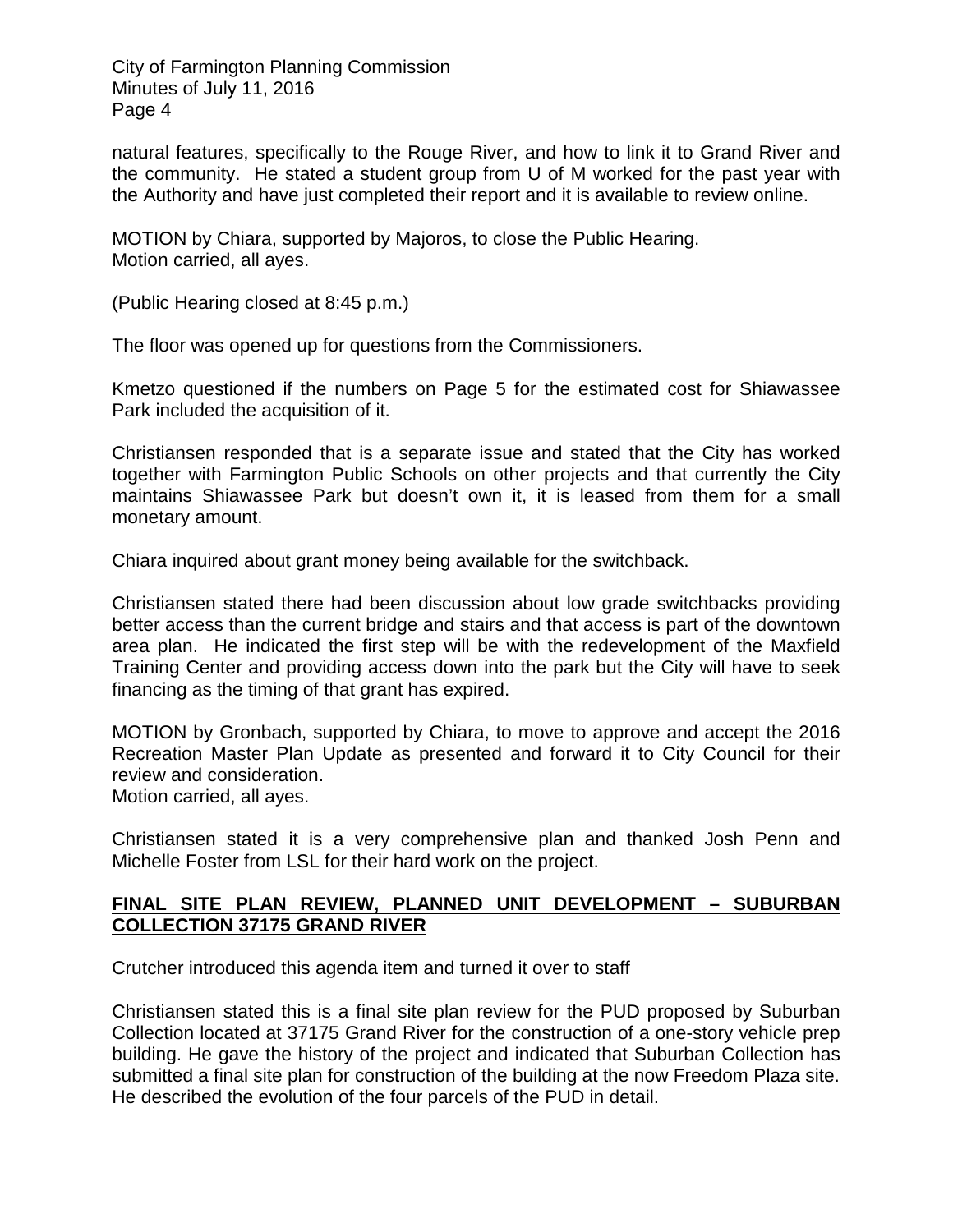He indicated the Council has received two review letters that were submitted, one by LSL and one by OHM and that Chris Gruba, consultant planner with LSL, is present and he will present theirs, and Jessica Howard will present OHM's. He indicated the petitioners were present as well.

Chairperson Crutcher called Chris Gruba from LSL to the podium.

Chris Gruba came to the podium He went on to say this is the final portion of the PUD, the other parcels have been completed or started and we are now here for Suburban Collection's site plan for a vehicle prep building and vehicle storage and that the generalized concept plan has changed a bit, but tonight basically he needs the Planning Commission's feedback on some of the items. He said it is a good plan but there are minor things that need to be addressed.

The storage on the property for the vehicles, 900 plus cars, there was a discrepancy between the number from the architect and the number from the engineers as well as the square footage of the building, the numbers were not consistent.

He stated one of the access road to the site is being closed off and others are shifting. The PUD stated there would be landscaping around the perimeter of the site to shield or screen the view of storing the cars. Also, the PUD contained language to add eighteen cherry trees and the masonry walls on south and east would be brought up to six feet tall and repaired and that the Planning Commission has the authority to raise the south property line from six feet to eight feet.

Things noticed on the plans that were more outstanding, the landscaping shown falls short of zoning ordinance requirements of the greenbelt and buffer zone to the east and south adjacent to the property. The Planning Commission can waive or modify the landscape requirements in the zoning ordinance.

On the proposed landscape plan indicates 18 cherry trees are required along Grand River, there are 12 to 14 with more on the main drive on Grand River, with a total of twenty-two. He stated the PUD required 18 along Grand River and needs guidance from the Planning Commission on that.

One of the other things is there is a missing portion of landscaping around the perimeter of the northwest of parcel 1, small portion, 200 feet, that has a masonry screen wall 5 feet tall and also a small space might be worthy of small landscaping

He stated they are asking for a typical truck turning template be added to accommodate entrance and exit onto the site.

He indicated part of the PUD agreement it was stated that the sidewalk be extended along Freedom Road frontage. The applicant has proposed installing a sidewalk along the parcel right up here and the sidewalk would end right where the exit for the trucks to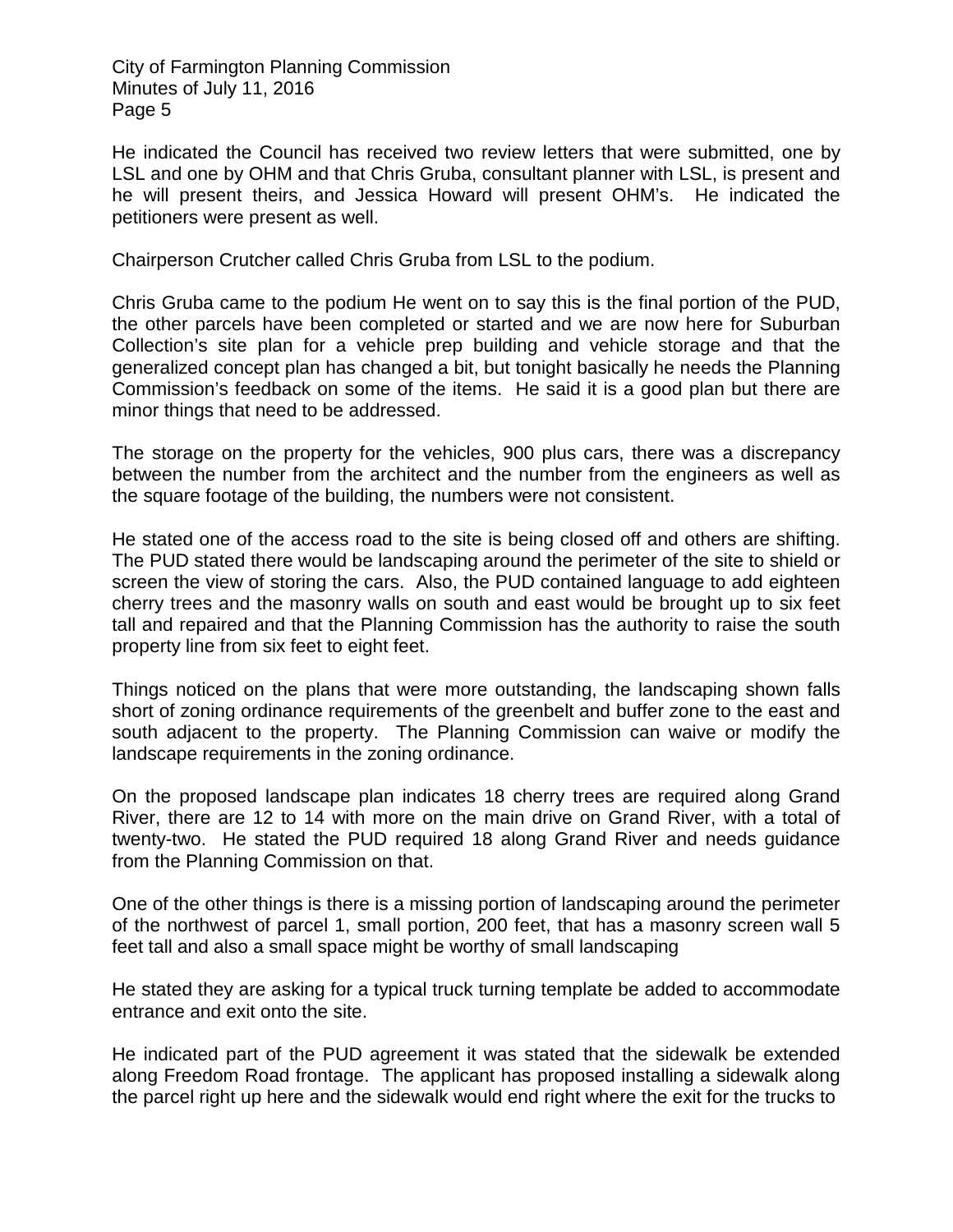leave. The frontage along Freedom Road that dead ends, and he is asking for direction from the Planning Commission on that as it may be challenging because of the grades and costly and may not be completely effective in reaching the destination.

One of the other items he would like direction from the Planning Commission on is the applicant is proposing a decorative fence and there is no detail and I'm not sure if the Commission wants to make any comments on what kind of decorative fence.

He stated the light levels in the plan were slightly high and we would recommend bringing these to meet ordinance requirements.

The minor issues include the building being located further out on the site, the ordinance requires 20 percent of window on that side for esthetic purposes but there will not be a lot of people seeing it.

No future signage is shown on site plan.

Other minor things on the site plan is that some potential variances may be required. Sidewalk connectivity is one, none of the lightpoles in the parking lot are located in landscaped islands, there is lack of species diversity in the landscape plans for screening.

As a recap, he said there must be discussion of sidewalk along Freedom Road, the eighteen cherry trees along Grand River Avenue, deficient landscaping except the cherry trees, but that can be waived by the Planning Commission, and raising the wall from six feet to eight feet.

He thanked the Commission for their time.

Crutcher thanks him.

Jessica Howard from OHM was present to go over their letter.

Chairperson Crutcher invited her to the podium.

She highlighted the issues contained in the letter, stating there were no details provided for the five foot wall. She indicated the wall on the east side between the Tile Shop and Jamestown was not structurally sound and was fixed and it was noted that Suburban is to fix their wall on their property as well and that is not in their plans. No sidewalk is being proposed along Freedom Road in their plans though the PUD had it. The truck access easement for the truck route needs to be shown going through The Tile Shop and Digital Terrain's property. The trash enclosure proposed on the site with no details showing what type of enclosure it's going to be, walls around it, the fencing and concrete padding to be extended.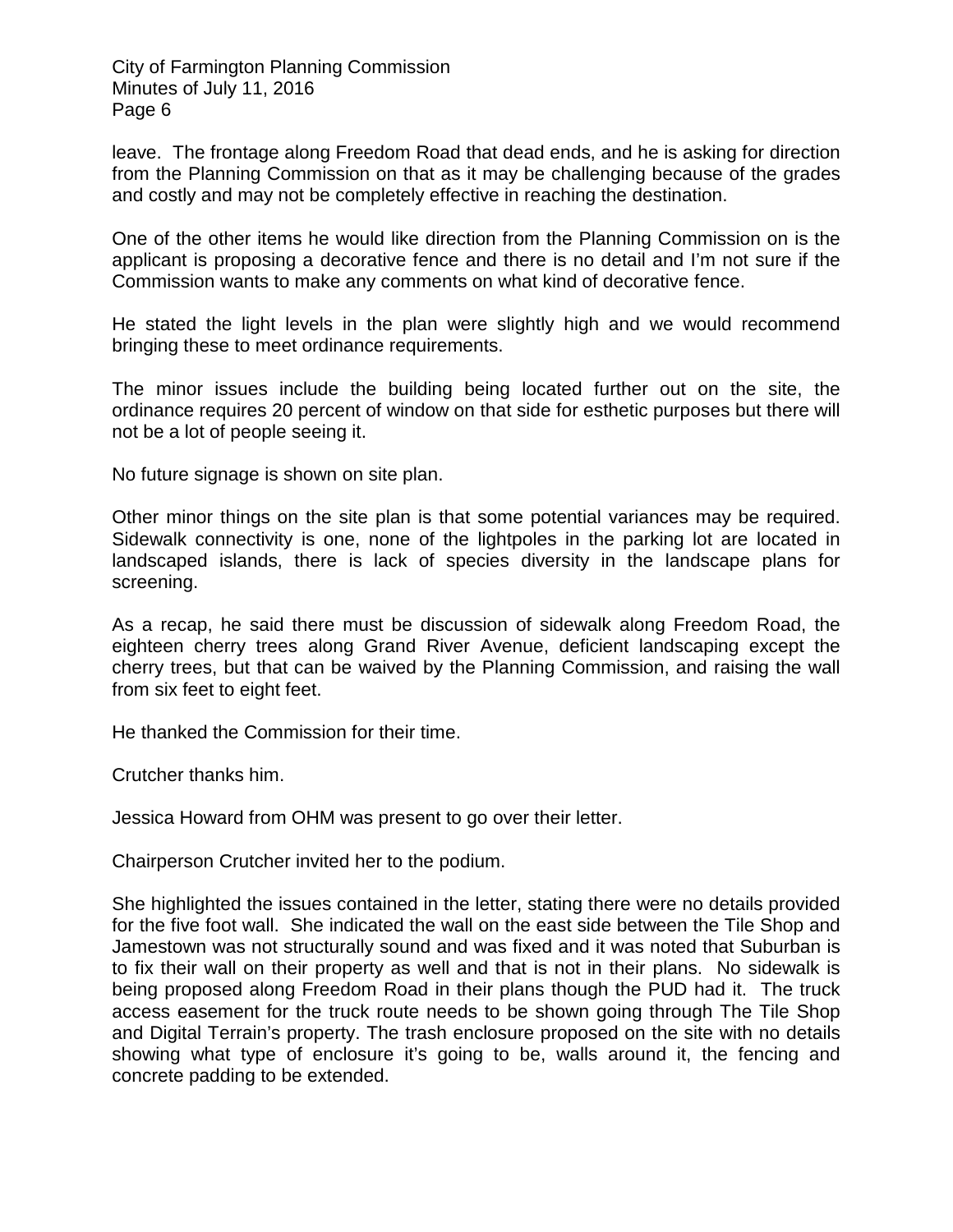She stated that an Oakland County Drain goes through the site so repaving over it may be an issue. Also, details of the decorative fence along Freedom Road are not included, also utilities do not like trees to be planted over so the roots don't grow over, sanitary sewer should be shown on the plans and that they are asking for two parking spaces to be removed in order to allow easier access to the existing hydrants.

Crutcher invited Stanley Tkacz, owner and operator of Studio Designs – ST, to the podium. He indicated that he has been in this business for forty plus years and does not like going into a meeting and being blindsided by documents that he's never seen before. He stated that 90 percent of the deficiencies stated in the letters are on the plans. He demonstrated some of the items shown on their plans and indicated he doesn't know how to approach it.

Christiansen stated that the electronic set of plans included those documents but not the ones provided to the Planning Commission and OHM and LSL. He apologized for the oversight. He then explained the review letters and their purpose.

Tkacz responds that this site is not open to the public, there will be no customer parking. Truck layout was changed by moving it back into the site to make it swing better. He stated that the lighting is all on motion sensors.

Christiansen confirmed that the site is not open for public use and is intended to be used by SC for their vehicle preparation operation. He stated the main concern of the PUD was several fold: access was very important; screening was very important vegitatively and also to the wall; and the lighting was talked about with the building being adjacent to residential with the apartments, and to the east and to the south, single family.

Tkacz addressed the lighting poles, in the original plans they had landscape islands and we were told not since it was not a public parking lot.

Christiansen stated one comment he heard there is a requirement for sidewalks along the perimeter of properties. There was discussion

Christiansen indicated one comment made by consultants is the city has unique areas where we don't have pedestrian pathways but through Complete Streets they are trying to do it. He indicated it is a five foot concrete walk.

Christiansen asked to talk about the west property line and Tkacz detailed the material they were going to use. He then asked about the existing walls along the east and south and Tkacz reported they will be repaired.

Further discussion was held about the metal fence along the west side.

Tim Leroy from the Suburban Collection expressed concern about the landscaping on the back wall being destroyed.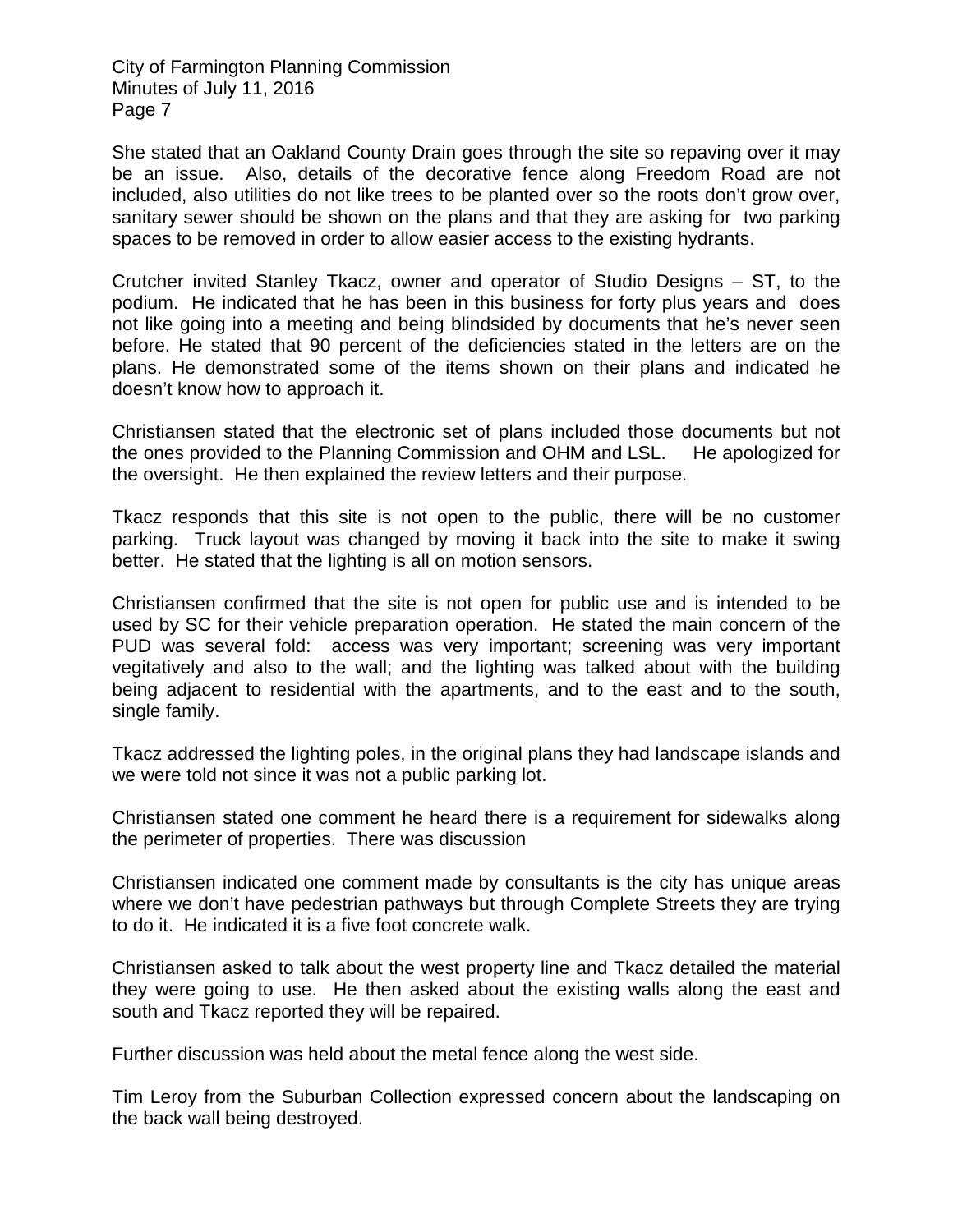The wall replacement and details of it were discussed further.

The plans were further gone over and demonstrated to the Planning Commission and He indicated the truck route was adjusted for better flow as the building was pushed back into the site and to the west.

The issue with signage is to be complied with in terms of City ordinance requirements.

He stated access and easement requirements will be done comprehensively.

Christiansen stated he discussed with Public Safety with respect to emergency access into that site that it was reviewed with Public Safety and they are comfortable with it.

He indicated the photometric plan is an important aspect, and it is important there is no spillover on adjacent properties.

Discussion was held on the color schemes on the building and samples were presented to the Commission.

As far as utitiliy, the whole site ties in with stormwater management .

Christiansen stated most of the old Kmart storm sewers and grease interceptors will remain and if need be adjusted.

Gronbach stated he sees no reason that they can't approve this plan as long as they follow the PUD and coordinate with Administration

MOTION by Gronbach, supported by Majoros, to move to approve the PUD site plan as submitted by Suburban Collection, 37175 Grand River, with the acknowledgement that it meets guidelines as specified in the PUD plan and Administration coordinate details with regard to the review letter from OHM dated July 8, 2016 and the review letter from LSL dated July 5, 2016.

Motion carried, all ayes.

### **PUBLIC COMMENT**

None heard

### **PLANNING COMMISSION COMMENTS**

Chiara inquired if there is anything going in to the former Goodyear facility on Grand River.